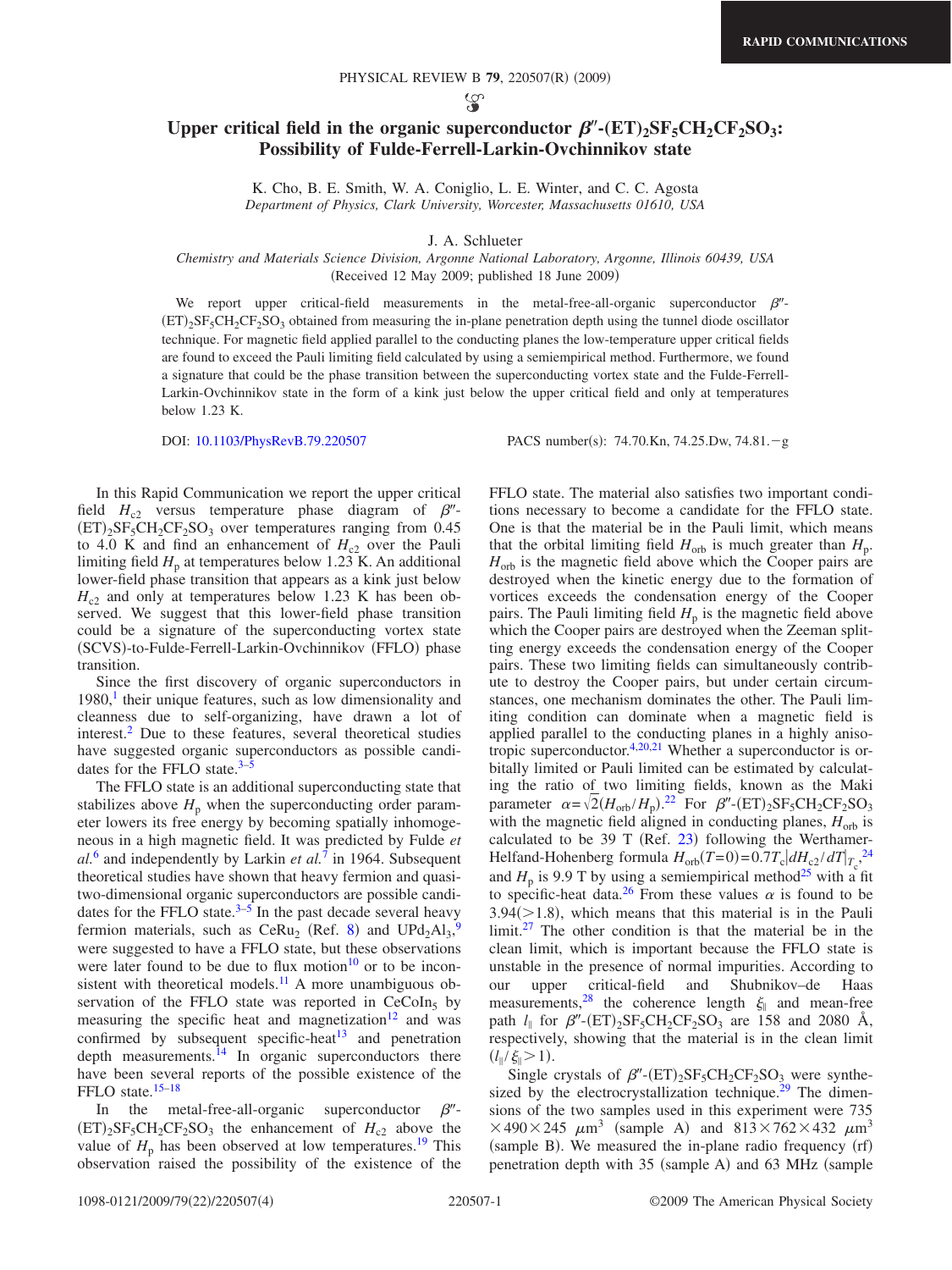<span id="page-1-0"></span>

FIG. 1. (Sample A) Solid line (left axis) is the temperature dependence of normalized frequency change  $(-\Delta f/f_0)$ . The dotted line (right axis) is the second derivative of the left axis with respect to temperature. The minimum of the second derivative is defined as  $T_c$ = 5.15 K in this case.

B) tunnel diode oscillators (TDOs) (Ref. [30](#page-3-27)) by putting the conducting planes of the sample perpendicular to the axis of the TDO inductor coil. To orient the conducting planes of the sample accurately with respect to the applied magnetic field, a one-axis rotating probe with a 0.23° angular resolution was used. The temperature was swept from 0.45 to 8.0 K. The applied field was created with a 43 T pulsed magnet with a 25 ms rise time. For each temperature several pulsed shots at slightly different angle increments were used to find  $H_c$ <sub>2</sub>. To reduce the induced voltage during a pulsed field shot, a balanced counterwound TDO coil was used. The background data without a sample were measured at the identical conditions and were subtracted.

Measurement of the rf penetration depth with a TDO is an accurate probe to detect  $H_{c2}$ . During a magnetic field pulse, a change in the in-plane rf penetration depth produces a small enough change in the TDO frequency that there is a linear relation between the changes in frequency  $(\Delta f)$  and in-plane rf penetration depth  $(Δλ)$  as  $Δλ = -\Gamma Δf$ , where  $\Gamma$  is a geometrical factor calculated from the sample and the coil. The phase transition between superconducting and normal states can be accurately observed given the high signal-to-noise ratio during the transition. For our purpose of locating  $H_{c2}$ , we will directly use the frequency change instead of converting it to penetration depth.

Figure [1](#page-1-0) shows the temperature-dependent frequency change at zero applied field for sample A. From this plot we find the critical temperature  $T_c$  to be 5.15 K from the second derivative minimum of frequency change  $(-\Delta f/f_0)$ . The  $T_c$ measured here is very close to the value determined by penetration depth measurements conducted by Prozorov *et al.*[31](#page-3-28)

Figure [2](#page-1-1) shows the pulsed field shots for sample A at low temperatures. In the plot, the SCVS-to-normal state phase transition is very broad, making it difficult to define  $H_{c2}$ . Therefore, we used the second derivative method to define  $H<sub>c2</sub>$ , as we did to define  $T<sub>c</sub>$  in Fig. [1.](#page-1-0) These upper critical fields will be shown in Fig. [5.](#page-2-0) In addition and more interestingly, we see in Fig. [2](#page-1-1) that weak kinks emerge at around 10.5 T and only at temperatures below 1.23 K. The dotted lines in the inset give an example of a well-defined kink at 0.45 K. These kinks are more obvious in the derivatives that will be shown in Fig. [3.](#page-1-2)

<span id="page-1-1"></span>

FIG. 2. (Color online) (Sample A) Normalized frequency changes  $(-\Delta f/f_0)$  during pulsed field shots at low temperatures when applied fields are parallel to the conducting planes of the sample.  $f_0$  is an initial TDO frequency at zero field. Background subtracted. Note that an additional transition is observed below 1.23 K as a kink. The inset is a blowup of the area of the kink. The dotted line in the inset shows a well-defined kink at 0.45 K.

Figure [3](#page-1-2) plots the low-temperature second derivatives corresponding to the pulsed field shots in Fig. [2.](#page-1-1) For each temperature above 1.23 K only one minimum is clearly observed, which can be easily assigned as  $H_{c2}$ . For each temperature below 1.23 K, however, two minima are observed. The higher-field minimum corresponds to  $H_{c2}$  at a given temperature because it is consistent with the top inflection area in Fig. [2](#page-1-1) and continuous from higher temperatures above 1.23 K. The lower-field minimum observed below 1.23 K corresponds to the kink at a given temperature in Fig.

<span id="page-1-2"></span>

FIG. 3. (Sample A) Second derivatives of Fig. [2.](#page-1-1) Only one minimum appears above 1.23 K but two minima below 1.23 K. We designate the higher-field minimum as  $H<sub>c2</sub>$  and suggest that the lower-field minimum is a signature of the SCVS-to-FFLO phase transition.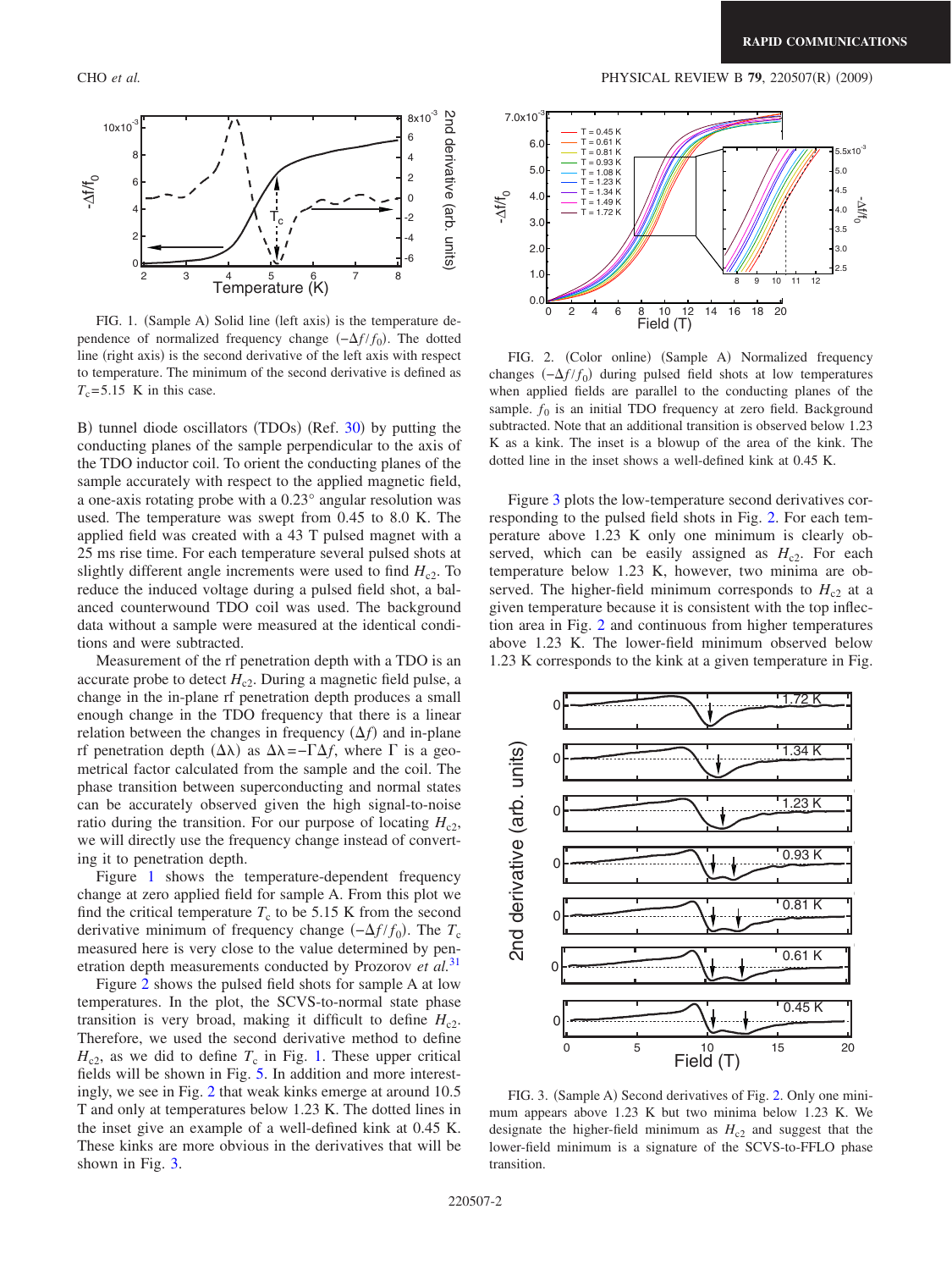<span id="page-2-1"></span>

FIG. 4. (Sample B) Second derivatives versus field. Only one minimum appears at 1.46 K but two minima at 0.68 K. The appearance of the lower-field additional minimum is consistent with the result for sample A.

[2.](#page-1-1) This lower-field minimum will be considered as a signature of the SCVS-to-FFLO phase transition in the following. We obtained a similar result with sample B, although the data were noisier. In Fig. [4](#page-2-1) two minima are clearly observed at 0.68 K, and only one minimum is observed at 1.46 K.

All the minima of samples A and B that are obtained from the second derivative method are plotted in Fig. [5](#page-2-0) and compared with the results by Müller *et al.*[23](#page-3-20) and Zuo *et al.*[19](#page-3-15) The upper critical fields for samples A (circle solid line) and B (square solid line) are consistent with each other over the whole temperature range. The high-temperature regions above 1.4 K for samples A and B have a similar curvature and are consistent with the thermal coefficient measurement (triangle dotted line) of Müller *et al.*<sup>[23](#page-3-20)</sup> The low-temperature regions below 1.23 K for samples A and B both show that  $H_{c2}$  increases above  $H_{p}$  with decreasing temperature. This increasing behavior of  $\hat{H}_{c2}$  is qualitatively consistent with the resistivity measurement (diamond dotted line) of Zuo *et al.*<sup>[19](#page-3-15)</sup> even though there is a quantitative difference by almost 2 T partially due to the difference of the measurement methods. We found that both experiments on samples A and B show a clear slope change at around 1.23 K.

The additional lower-field phase transition of sample A, which appears below 1.23 K in Fig. [3,](#page-1-2) is plotted as a bowtie solid line in Fig. [5.](#page-2-0) This lower-field transition line is located between  $H_{c2}$  and  $H_p$ . More interestingly, the lower-field transition starts almost at the same temperature as the strong slope change in  $H_c$ <sub>2</sub> (circle solid line) occurs, which is also 1.23 K. The coincidence between the slope change in  $H_c$ <sup>2</sup> at 1.23 K and the onset of the lower-field transition at 1.23 K strongly suggests that the enhancement of  $H_{c2}$  at low temperatures is related to the additional lower-field transition, that is, the possible existence of the FFLO state. Here, we define  $T_{\text{FFLO}} = 1.23 \text{ K} (=0.24 T_{\text{c}}).$ 

The phase diagram of the SCVS-to-FFLO state (bowtie solid line) and the FFLO-to-normal state (circle solid line) phase transitions of sample A in Fig. [5](#page-2-0) is very consistent with the theoretical expectation (single-dot and double-dot dashed lines) calculated by Shimahara.<sup>36</sup>  $T_{\text{FFLO}}$  of 1.23 K is 0.24 $T_c$ smaller than the theoretical upper limit of  $T_{th} = 0.56T_c$ . In comparison with the previous results in organic and heavy fermion superconductors,<sup>12[–16](#page-3-30)</sup> the location of the SCVS-to-FFLO phase transition (bowtie solid line) in Fig. [5](#page-2-0) is topologically identical to them. For the organic superconductors, a vortex stiffness measurement in  $\kappa$ - $(ET)$ <sub>2</sub>Cu(NCS)<sub>2</sub> (Ref.

<span id="page-2-0"></span>

FIG. 5. (Color online)  $H_{c2}$  versus *T* phase diagram. The circle solid line and bowtie solid line are  $H<sub>c2</sub>$  and lower-field phase transition for sample A measured for magnetic field parallel to the conducting planes, respectively. The square solid line is  $H_{c2}$  for sample B. The diamond dotted line and triangle dotted line are  $H_{c2}$  from the resistivity measurement in Ref. [19](#page-3-15) and the thermal coefficient measurement in Ref. [23.](#page-3-20) The pound solid line and cross solid line are  $H<sub>c2</sub>$  of samples A and B for magnetic field perpendicular to the conducting planes. Dashed lines are the theoretical calculation from Shimahara (Ref. [36](#page-3-29)). The double-dot dashed line is for  $H_{c2}$  and the single-dot dashed line for the SCVS-to-FFLO phase transition. The theoretical curves are scaled by using  $H_{c2}(T=0) = 15$  T and  $T_c$  $= 5.15$  K.

[15](#page-3-13)) shows that  $T_{\text{FFLO}} = 0.56T_c$ , and a thermal conductivity measurement in  $\lambda$ -(BETS)<sub>2</sub>GaCl<sub>4</sub> (Ref. [16](#page-3-30)) gives  $T_{\text{FFLO}}$  $= 0.35T_c$ . Both results are greater than our result where  $T_{\text{FFLO}} = 0.24 T_c$  but are smaller than the theoretical upper bound of  $T_{th} = 0.56T_c$ .<sup>[27,](#page-3-24)[32](#page-3-31)[,36](#page-3-29)</sup> Also, the SCVS-to-FFLO phase transition (bowtie solid line) is almost constant below  $T<sub>FFLO</sub>$ , which is similar to the result of thermal conductivity measurement in  $\lambda$ -(BETS)<sub>2</sub>GaCl<sub>4</sub>.<sup>[16](#page-3-30)</sup> However, for the vortex stiffness measurement in  $\kappa$ -(ET)<sub>2</sub>Cu(NCS)<sub>2</sub>, the SCVS-to-FFLO phase transition increases as the temperature decreases from  $T_{\text{FFLO}}$ <sup>[15](#page-3-13)</sup> For CeCoIn<sub>5</sub> the values of  $T_{\text{FFLO}}$  from specific-heat<sup>12[,13](#page-3-11)</sup> and penetration depth measurements<sup>14</sup> are consistent with each other and give  $0.14T_c$ , which is much smaller than our result. Unlike the case of organic superconductors, the SCVS-to-FFLO phase transition in CeCoIn<sub>5</sub> decreases in field as the temperature decreases.

The TDO technique measures the in-plane penetration depth  $(\lambda)$ , which is sensitive to the density of superconducting electrons  $(n<sub>s</sub>)$ .<sup>[33](#page-3-32)</sup> If the superconducting phase changes from the SCVS to the FFLO state, the corresponding change in  $n_s$  induces the variation in  $\lambda$ . As seen in Fig. [2,](#page-1-1) the broad first-order phase transition  $(H_c)$  seems to include the kinklike second-order SCVS-to-FFLO phase transition. Hence, it is hard to define the order of the phase transitions. Theoretically, the phase transition is predicted to be a second order for the SCVS to FFLO and first order for the FFLO to normal.<sup>34[,35](#page-3-34)</sup> These predictions were confirmed by specific-